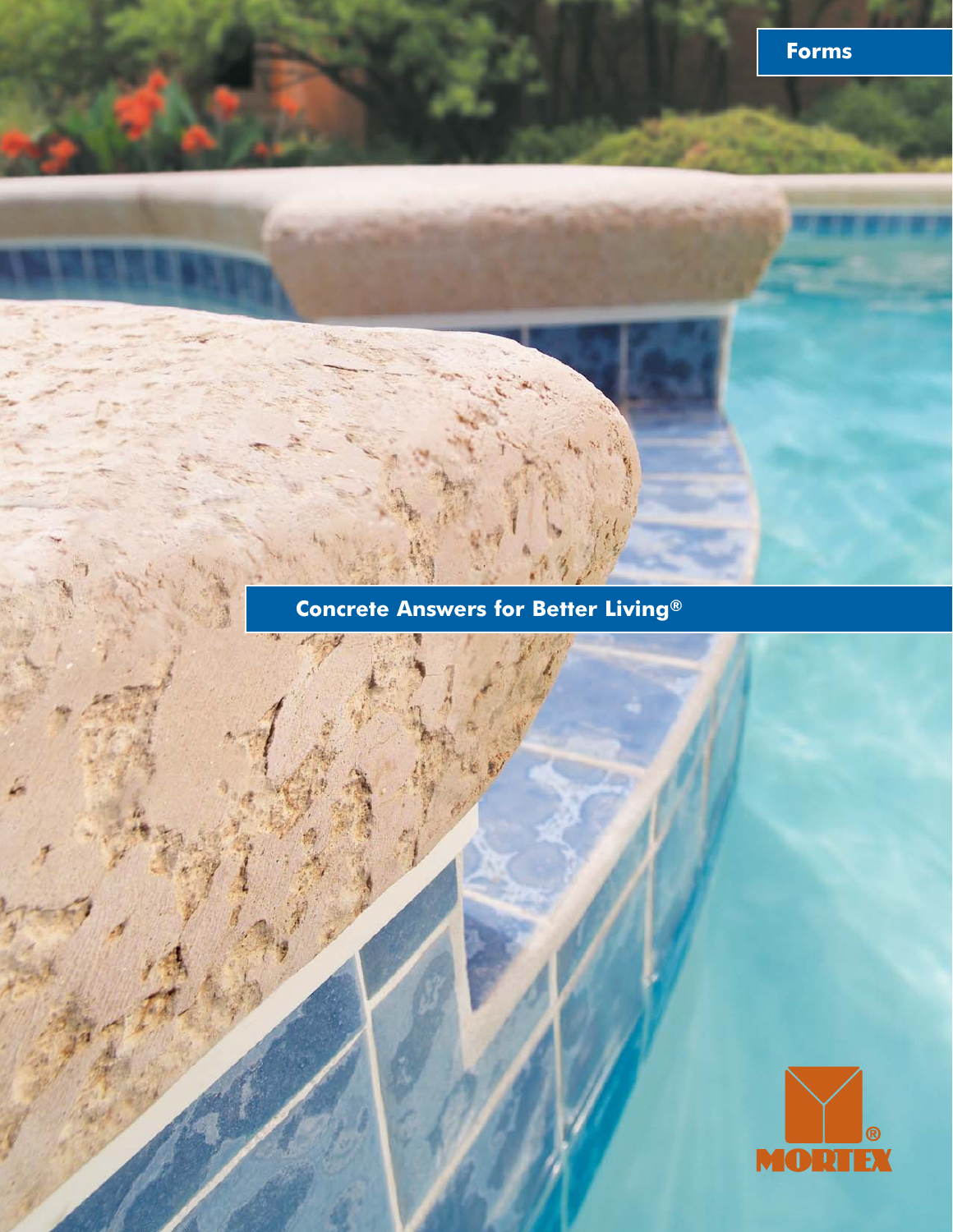### Leaders in Innovation for Over 40 Years



# The Mortex Difference

#### Concrete Answers for Better Living®

For over 40 years, Mortex has been the contractor's choice for innovative and superior quality products. In 1962, Mortex revolutionized the swimming pool industry with the introduction of Keystone Kool Deck®, a product that literally changed the face of swimming pool decks forever. Since then, Mortex has continued to set the industry standards for product innovation, quality and customer service.

Today, Mortex is the brand to trust. When you're doing your best job, have the quality of Mortex products working for you.

#### Thank You for Choosing Mortex Forms

Mortex was the first to create and pioneer the use of disposable cantilever deck forms. Years of continued development have lead to a diverse product line that adds to the contractor's possibilities, efficiency, quality, and success. Mortex offers a wide variety of applications and styles for cantilever deck edges, including:

- Four styles of standard forms.
- Forms for fiberglass or vinyl pools.
- Edge solutions for automatic pool covers.
- Forms for concrete countertops, cornice moulding, and cantilever style steps.
- A variety of possibilities for fiber optic lighting.
- A complement of accessories for any poured concrete project.

Contact your local distributor and ask for Mortex.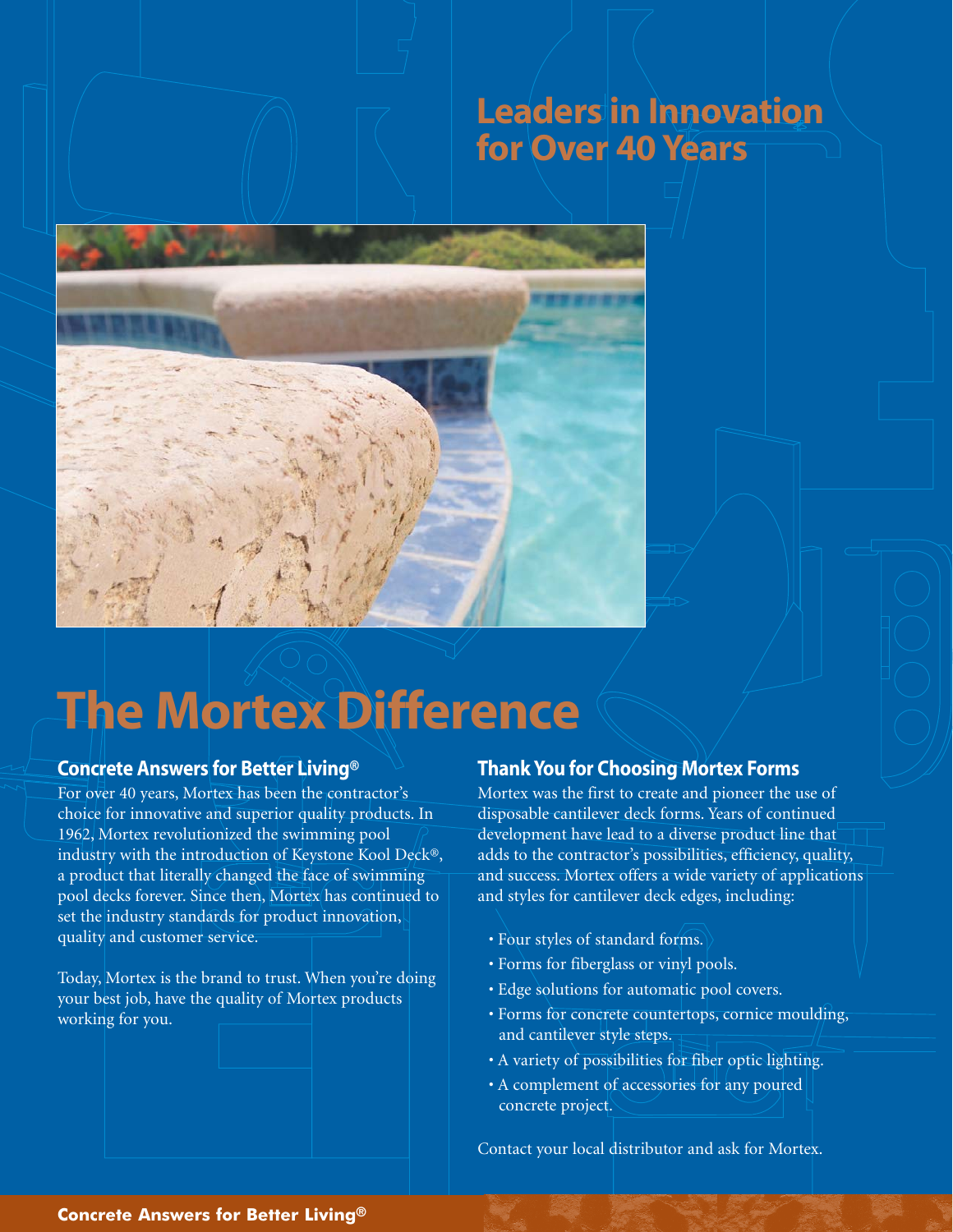# Having a Competitive Edge Comes in Many Forms



#### Extend Your Efficiency – Quick, Easy, Beautiful

Mortex Cantilever Forms are the premier disposable forms used today by contractors. Mortex introduced the first expanded polystyrene disposable cantilever forms, and has years of manufacturing experience. Designed and engineered for style and



performance, Mortex forms come in a wide variety of designer shapes, are simple to use, and are ideal for a wide variety of applications.

#### Patented Anchoring System

Mortex also invented and pioneered the Spear and Button anchoring system, which is far superior to conventional tie wires. This patented button-locking mechanism enables these forms to be set with speed, and then cleanly removed with just a twist of the button.

- **Mortex Cantilever Forms are quick to set and even quicker to remove.**
- **Cove strip acts as a water stop and eliminates the need to grout or caulk the joint between the tile and deck.**
- **Form flexibility gives designers and contractors endless options in pool shapes (1 ft. radius capability with use of filament tape).**



#### Many Choices for Style and Elegance









Mortex offers a wide variety of applications and styles for cantilever deck edges.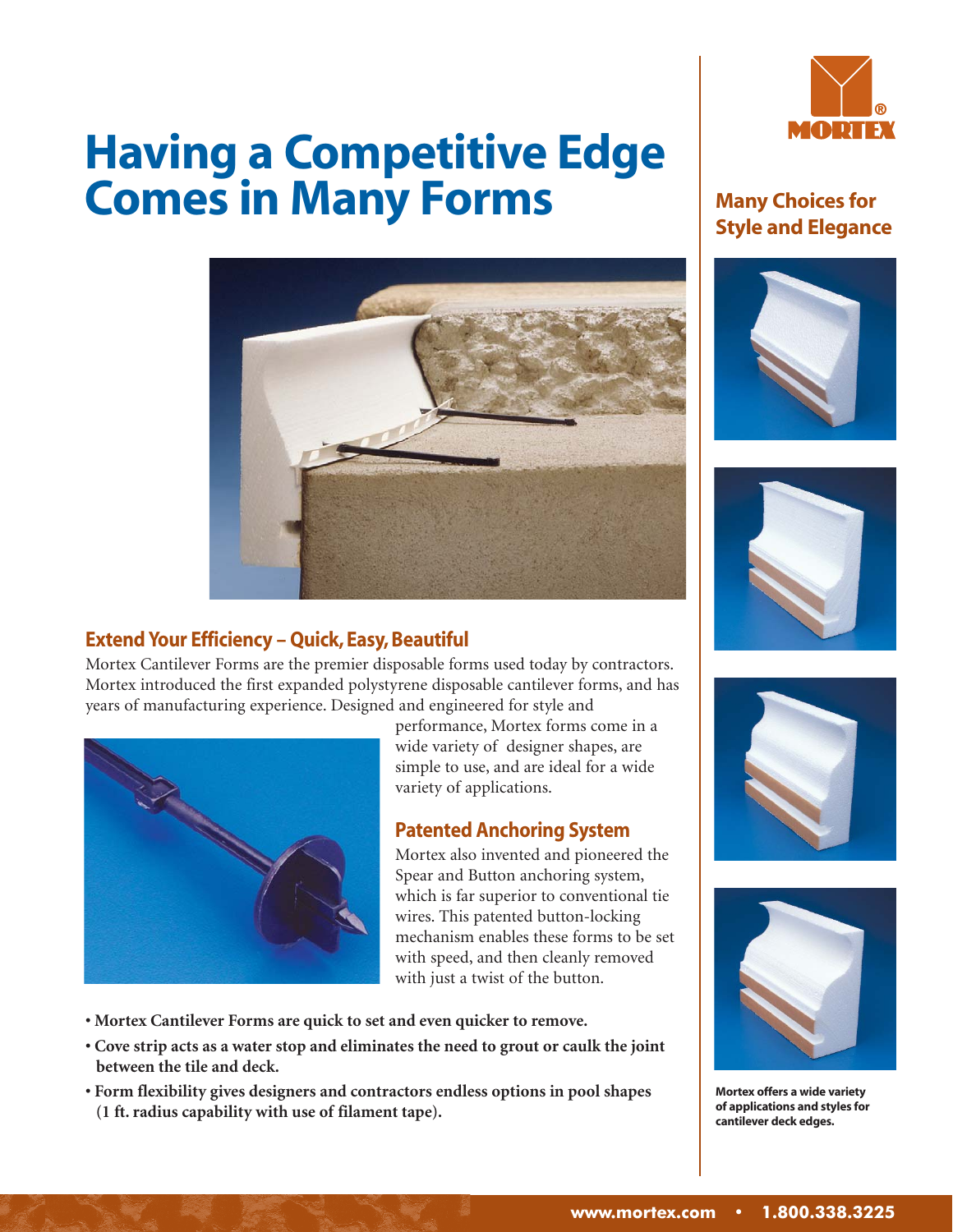

### An Advanced Attachment System for Vinyl-Liner Pools



Patented Keylock System Mortex reusable keys are simple to use and economical.





#### Elegant Solution Offers Ease and Economy

Mortex aluminum and vinyl Keylock Liner Forms are the perfect solution for the installation of a cantilever deck on a vinyl-liner pool. This patented system offers a unique combination of functionality and practicality.

Simple and easy-to-install keys push right into the liner lock, allowing the form to be set quickly and securely. After installation, the keys are simply removed with a twist and are reusable for the next job.



#### Edge Solutions for Fiberglass Pools

Mortex fiberglass cantilever deck forms are designed and engineered for practical use with any in-ground fiberglass pool. Mortex fiberglass forms come with either advanced spear and button system or tie wires to accommodate varying edge widths.



#### Automatic Pool Cover Edging

With all of the advantages of our standard Mortex cantilever deck forms, these forms are designed for those who require the built-in convenience of an automatic pool cover system.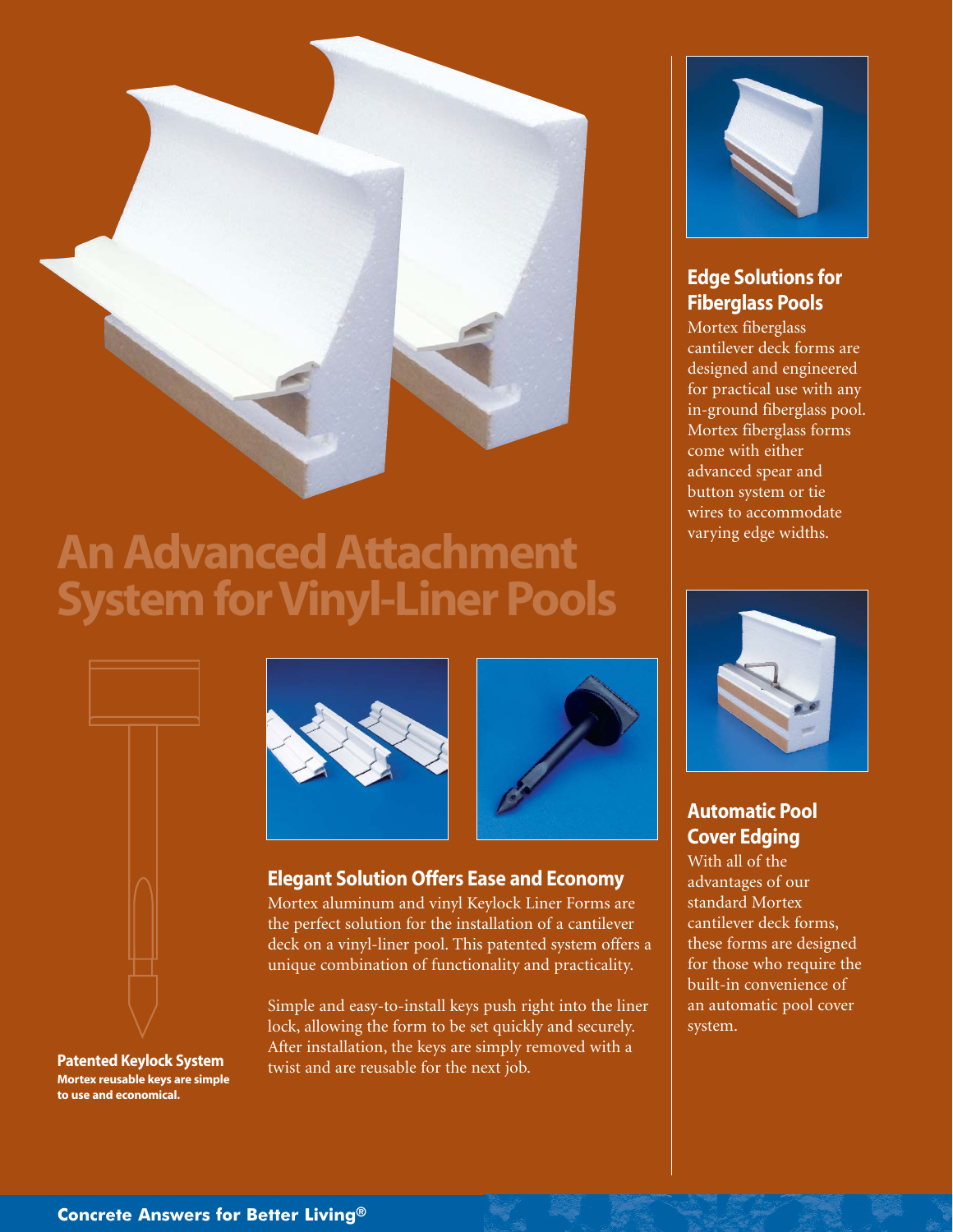

# Glow-Rite: Another Bright Idea



### Simple Fiber Optic Lighting System

Now a modern, secure anchoring system allows the contractor to install fiber optic lighting that's permanent. Mortex's Glow-Rite® Lighting Form System is designed for



ease of installation and for long, lasting durability. Glow-Rite offers lighting that is visible above an automatic pool cover, and sits above water line – staying cleaner with less mineral, oil or grease deposits than other lighting methods. Glow-Rite comes in two track variations designed to handle the multiple shapes of fiberoptic

cabling. It is available in all of Mortex form types including: Standard, Fiberglass, Key-Lock, Automatic Pool Cover, Cornice Moulding and Step Forms.





track variations and an easy-to-use anchor lock system.

#### Tac-It: Edge Lighting For the Existing Pool



Now it is possible to add fiberoptic lighting to an existing pool. Mortex offers the only solution available on the market with Tac-It®.

Tac-It is an innovative and patented fastener that allows the contractor to easily, and cost effectively install perimeter lighting on an existing pool edge. Tac-It works on all Mortex cantilever decks containing cove strip, and universally fits all fiber-Glow-Rite offers **optic lighting strips.**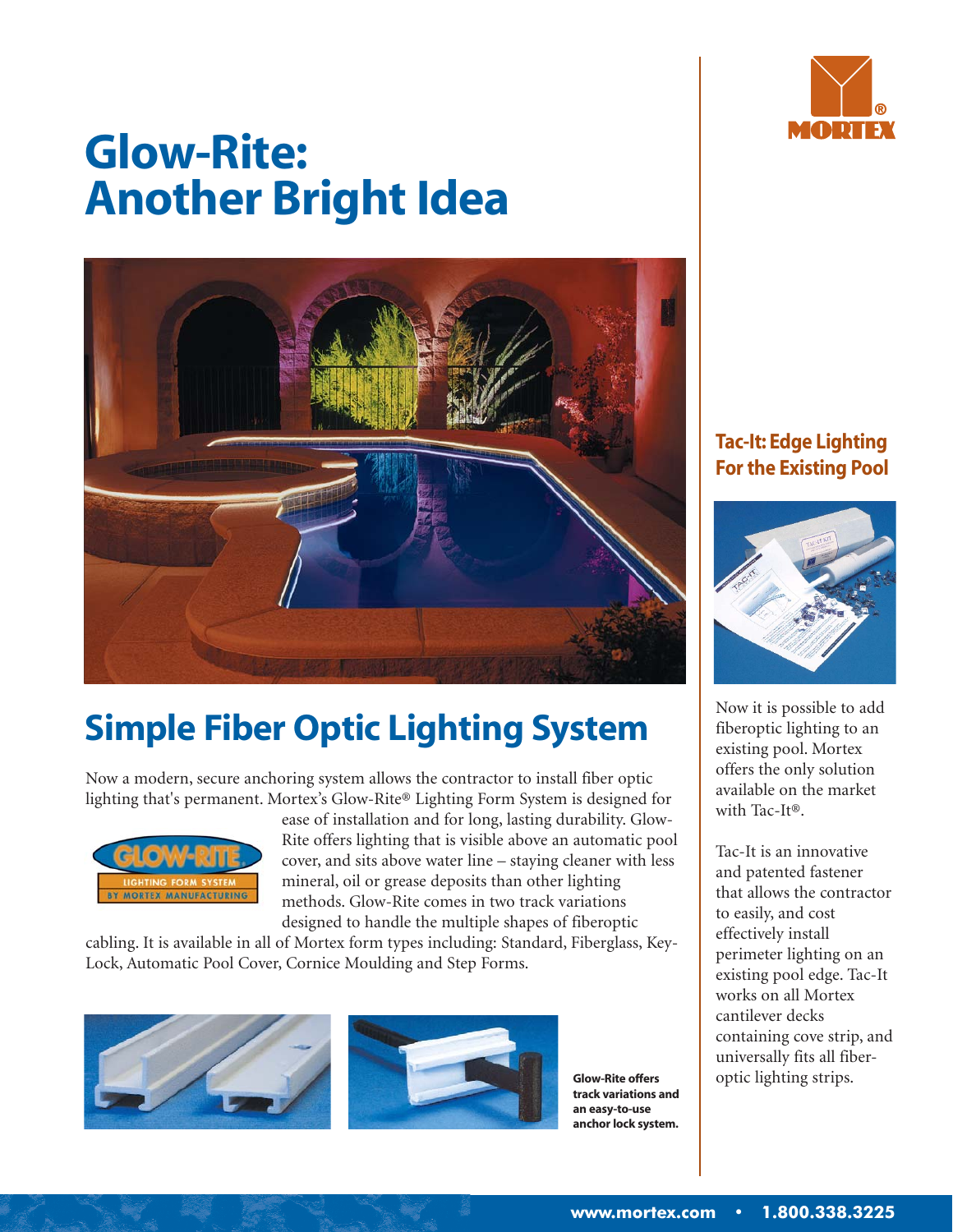

## Forming Edges on Working Surfaces



Keystone **Poly** 





Hemi

#### Pour-in-Place Possibilities: Quick to Set and Remove Leaving a Clean, Stylish Edge

The beauty, feel and longevity of concrete incorporated into tabletops, counters, and other work surfaces is becoming more popular.

Mortex concrete forms offer the contractor a proven solution for this growing market. With a wide variety of edge styles available, Mortex forms will meet the special needs of cast-in-place countertop construction. Mortex applies years of form manufacturing experience to provide easy-to-use and reliable products for the countertop contractor.

Visit Mortex.com or contact your local distributor to find out more about Mortex poured-in-place concrete possibilities.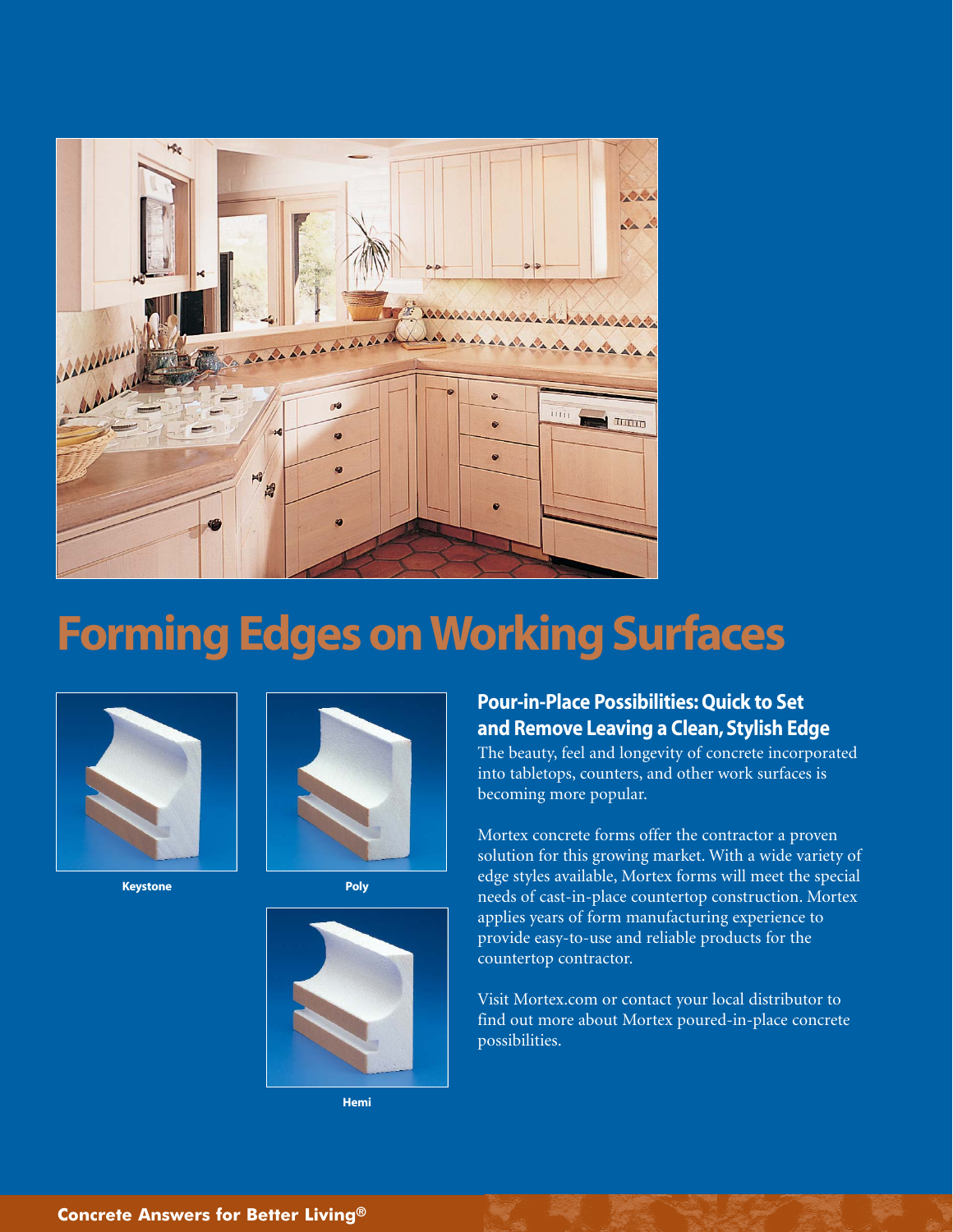

# Style and Easy Install: A Step in the Right Direction



### Incorporate Cantilever Style to Steps

Cantilever-style steps are now available with Mortex Step Form liner, offering ease of installation and an elegant look for any concrete step. Mortex's step liner forms offer a convenient and decorative alternative to traditional steps. The exclusive Mortex angled edge makes smaller form footprint and allows float access closer to the corner of the step.

- **Varying break points on the form allow for full 4", 6", and 8" high steps.**
- **Angled form bottom allows for float access, not available with wooden forming.**
- **Cushions against concrete and can be stripped and finished much earlier than traditional forms.**
- **Bender Boards, or wooden forms may be used to set radius steps.**
- **Available in a variety of elegant styles.**

#### Moulding Forms for Decorative Walls



Mortex Cornice Moulding Forms are designed for the easiest form application of any disposable wall cap in the industry. Mortex's simple Wall Tie and Dog system eliminates the need for cumbersome clamps and mounts. Mortex offers a wide variety of form styles for casting edges for concrete caps, block walls, glass block walls, and planters.